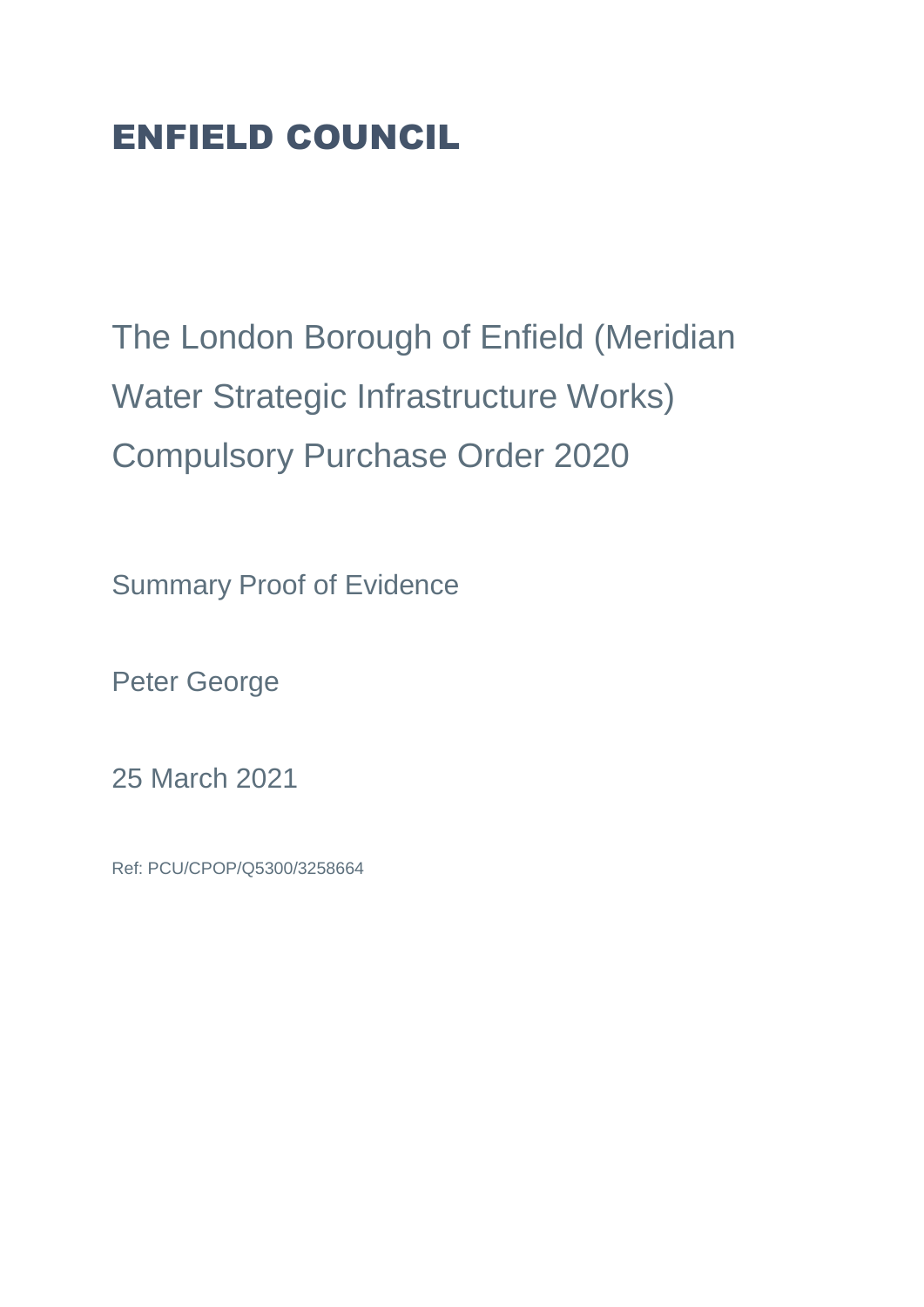## **1. Experience**

- 1.1. I am the Programme Director for Meridian Water, which means I am the senior officer at the Council responsible for the delivery of the Meridian Water programme.
- 1.2. I have worked at the Council for eleven years and have led the Meridian Water programme for six years. Over this period I have developed an indepth knowledge of the London Borough of Enfield and Edmonton in particular, its needs, challenges as well as strengths and opportunities.
- 1.3. My qualifications and experiences are set out at Section 1 of my evidence.
- 1.4. I confirm that I have made clear which facts and matters referred to in my proof of evidence are within my own knowledge and which are not. Those that are within my own knowledge I confirm to be true. The opinions I have expressed represent my true and complete professional opinions on the matters to which they refer.

## **2. Summary**

- 2.1. My evidence describes the Meridian Water Scheme in detail, and addresses matters including the background and need for the Scheme, the funding and anticipated delivery of the Scheme, the purpose and justification for the Order, how the Council has had regard to equalities and human rights matters when making the Scheme and finally the Open Space Application.
- 2.2. The purpose of the Order to is assemble the land in order to build the Strategic Infrastructure Works that are required to unlock development of Meridian Water and allow delivery of the Scheme. My evidence demonstrates that there is an overriding case in the public interest to confirm the Order because the land is required to deliver the essential civil engineering and highway works that are necessary to unlock what is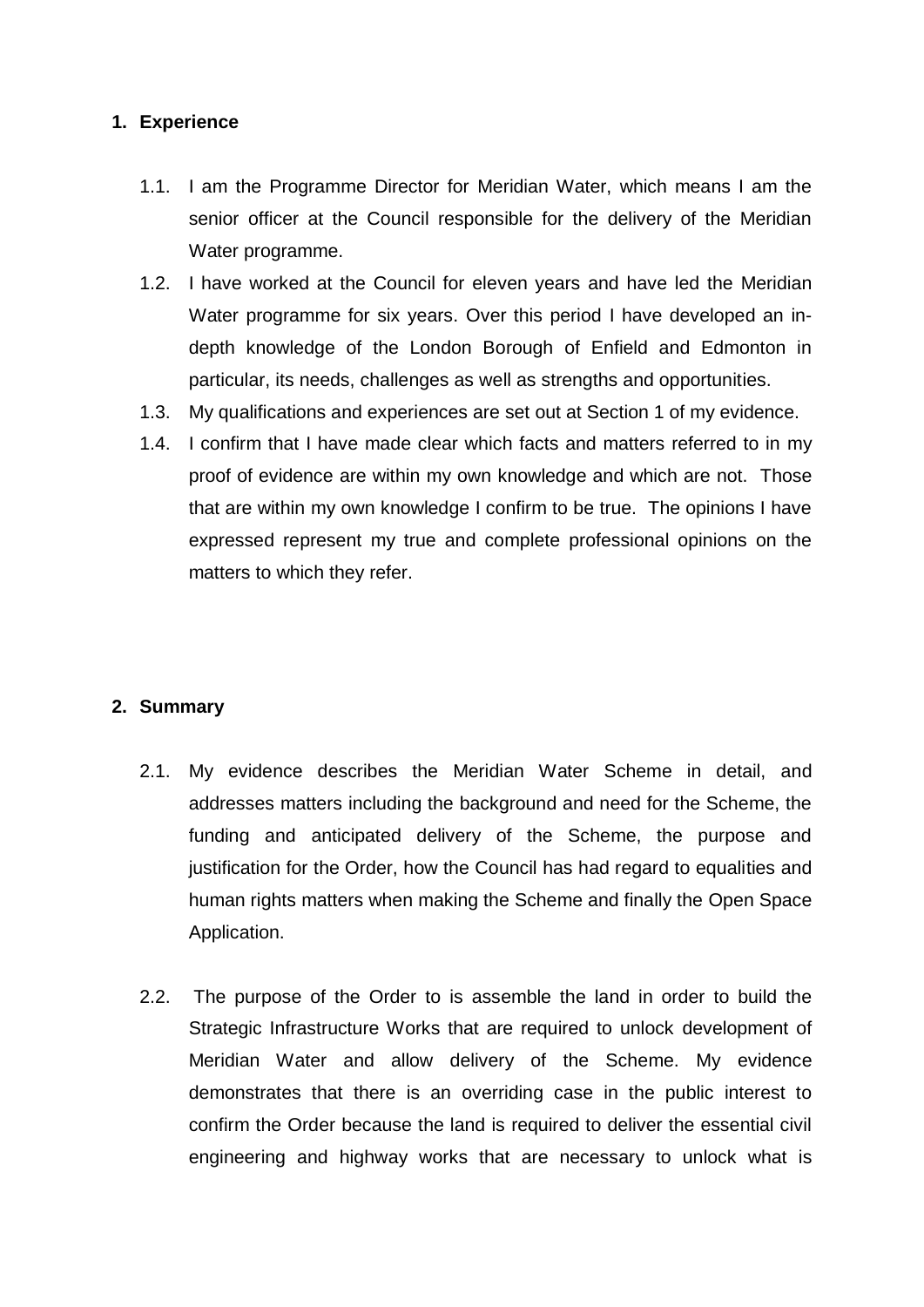currently a vast, brownfield and underused 202 acre site, and provide accessible, remediated, well-connected development site to deliver urgently-needed homes and jobs.

- 2.3. I have provided a Proof of Evidence, and now summarise the main points in each section of that Proof.
- 2.4. Section Two of my evidence describes Meridian Water, detailing its current state and uses. The total site comprises some 202 acres consisting mainly of brownfield land, underused industrial land, scrub land and open car park. Section Two also identifies the Order Land, which is that part of Meridian Water required for the Strategic Infrastructure Works.
- 2.5. The initial part of Section Three of my Proof introduces the vision and objectives for the Scheme. These include its delivery of 5,000 homes and 1,500 jobs, together with associated educational, social and leisure uses, and extensive green open space – 9 hectares of park will be delivered in the next four years alone.
- 2.6. The next part of Section Three identifies the need for the Scheme. This is achieved by reference to five sub-sections, which deal with the following:
	- i. The planning policy and strategies that constitute the policy framework and strategic justification for the Scheme;
	- ii. The data relating to deprivation that illustrates the need for public investment and intervention to redress inequality and level up this part of the borough;
	- iii. The need for housing in the Borough, which is illustrated by the failure to deliver homes against the Mayoral targets, the strategic housing need assessment which demonstrates through actual and projected population growth the scale of current and future housing demand, and the housing land availability assessment which demonstrates a critical shortfall of land supply for house building (thereby highlighting the overriding importance of large-scale schemes such as Meridian Water);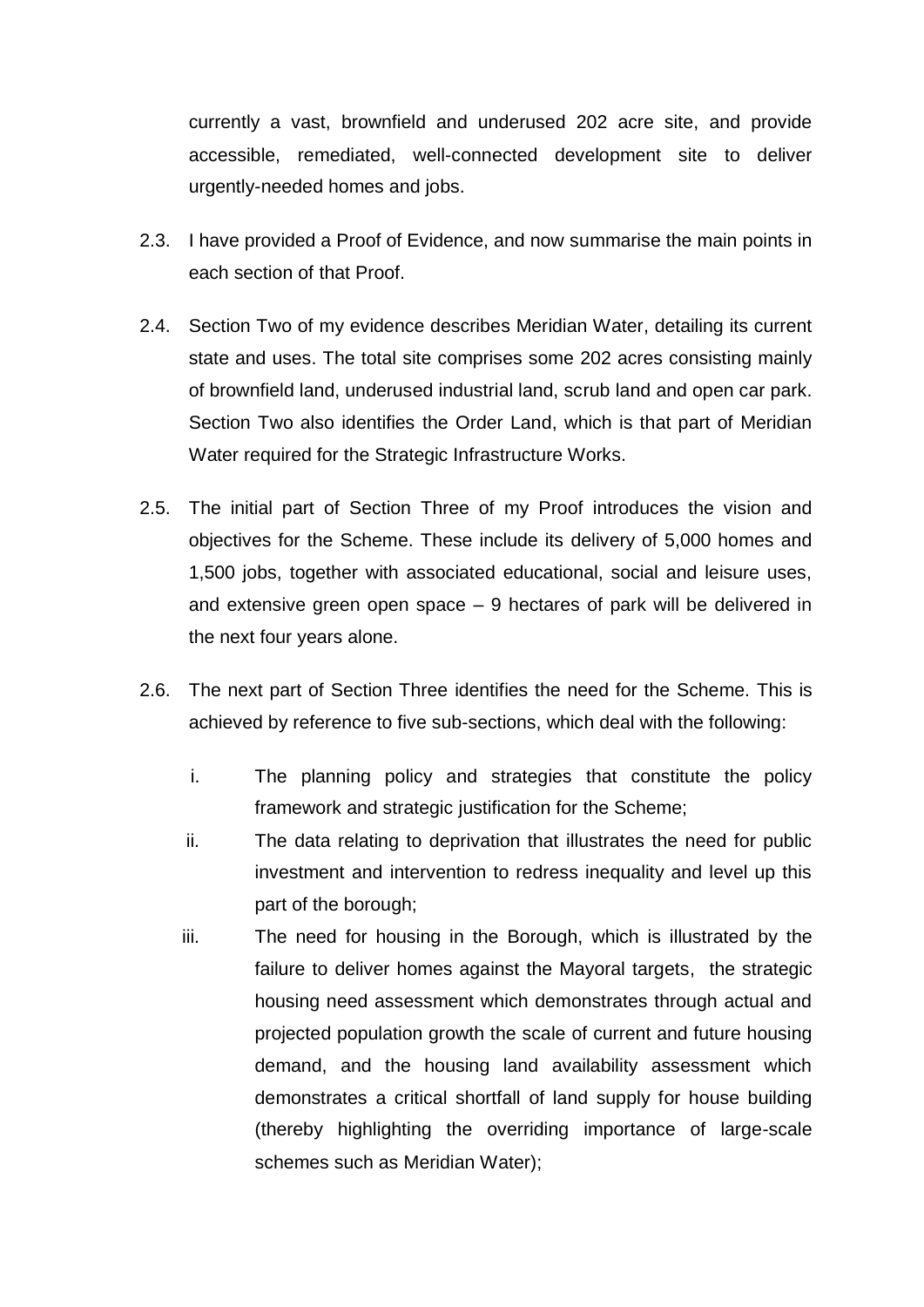- iv. The fundamental need to improve environment, quality of place and accessibility of this part of the borough, thereby bringing contaminated, isolated, derelict and unused land back into productive and ecologically sustainable use; and
- v. The need for a coordinated collection of infrastructure works to unlock the land for development, so that the range of benefits of the Scheme can be delivered.
- 2.7 Section Four of my evidence describes the purpose of the Order and the process undertaken for making the Order (including procedural steps taken in the light of the Coronavirus Pandemic).
- 2.8 Section Five summarises the justification for the Order having regard to the tests identified in Section 226 of the Town and Country Planning Act 1990 (though these are considered in greater detail in the evidence of Paul Jarvis).
- 2.9 Section Six explains how the Scheme and the SIW will be funded, through the budgetary provision of the Council's ten year capital programme, and on the basis of a £170m grant from the Housing Infrastructure Fund (HIF Funding).
- 2.10 In Section Seven I set out how the Scheme will be delivered. In this regard some elements of the Scheme have already been progressed, including the construction of a new train station (Meridian Water), which is open and operational. Other parts of the Scheme are also already under construction, or on the verge of commencement. These include the first phases of residential development, Meridian One, and early employment projects (in the form of Building Bloqs and Meridian Water Film Studios). The SIW themselves will be delivered over the next few years. The various prerequisites for delivery: planning consent, governance approval, funding agreement, contractor appointment are all in place. It is only the issue of land, which requires the confirmation of the Order, that is needed as the last piece of the jigsaw.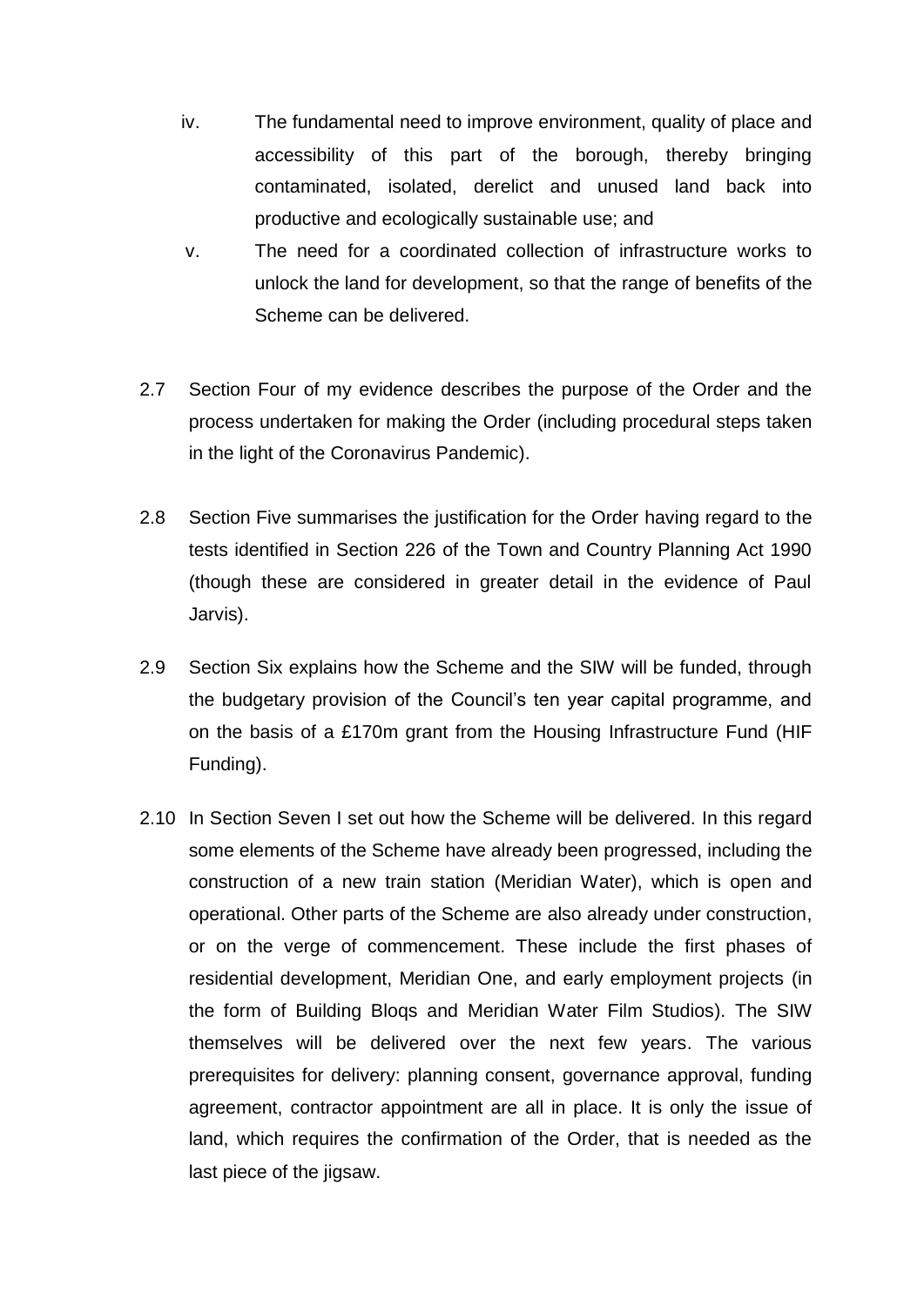- 2.11 The next phases of both the residential and employment development elements of the Scheme are programmed to commence once the relevant SIW works are complete. The Council's planning committee has resolved to grant permission for the second phase of residential development up to 2,300 homes and 26,500 sq m of employment space (Phase Two of the Scheme). Design work and developer partner procurement workstreams are underway for early residential delivery of pat of Phase Two ('Meridian Two' where a development partner, Vistry, has already been selected), as well as the next housing projects of Meridian Three and Four. Contractual agreements have been signed with Vistry, Troubadour and Building Bloqs to deliver major employment and training interventions, specifically: two skills academies, open access workshops, and 130,000 sq ft of film studios. The pace of delivery is accelerating and the early deliver of the SIW will catalyse further beneficial development and regeneration in other parts of Meridian Water and in the Edmonton area at large.
- 2.12 In Section Eight I describe how the Order has been made with due regard for human rights and the PSED and how the recommendations of the EQIA are being put into action, further strengthening the beneficial outputs of the scheme (or example, by the demarcation of Meridian Water as a London Living Wage Zone) and the meticulous monitoring of employment outputs with respect to protected characteristics.
- 2.13 Finally, in Section Nine, I identify the open space land affected by the Order, describe the application made to the Secretary of State for a Certificate, and explain why the Council believes this should be granted. The Canal and Towpath which is the sole area of 'open space' land to be affected by this Certificate will not be closed or stopped up by the Order or the works. The works on these plots will not adversely affect the functioning or use of this land. Indeed, taken together with the improved access and landscape improvements delivered through the SIW the amenity, accessibility and aesthetic of the canal towpath will be markedly improved following the completion of SIW.